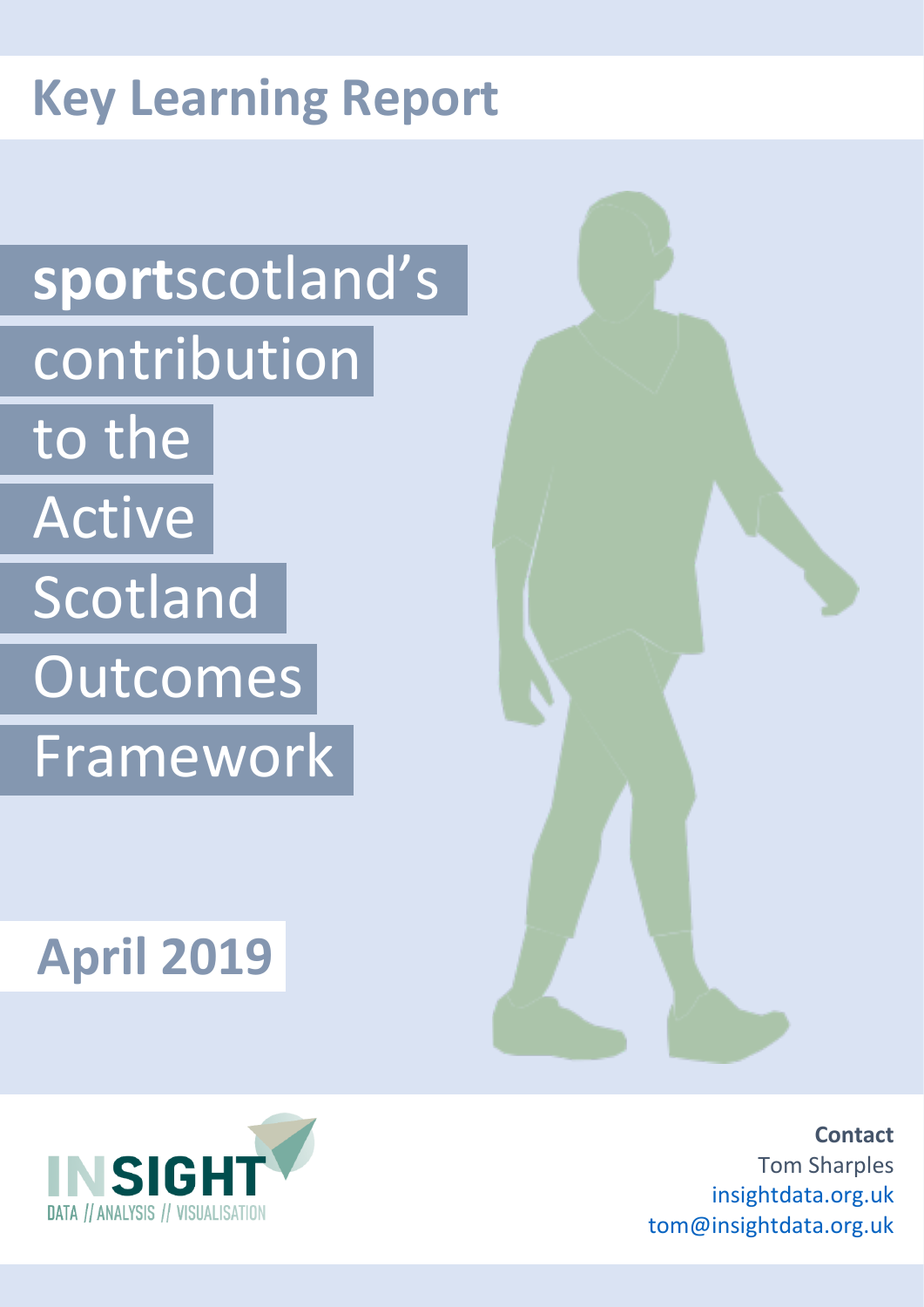## <span id="page-1-0"></span>**Introduction**

### About this report

In 2018 and early 2019 **sport**scotland surveyed over 3,000 people involved in the sports clubs and physical activity groups that it supports.

Responses to the survey came primarily from club members and participants, but responses were also received from coaches, volunteers, and the range of other people directly involved in sports clubs and physical activity groups across Scotland. Survey respondents were aged 13 or over.

The survey was carried out as part of a growing body of work being undertaken by **sport**scotland, as well as the sporting sector as a whole, to better understand the contribution that it is making towards the Active Scotland Outcomes Framework.

It follows directly on from **sport**scotland's 2018 research, the outputs of which can be found [here.](https://sportscotland.org.uk/about-us/our-publications/archive/asof-contribution/)

### The Active Scotland Outcomes Framework

The Active Scotland Outcomes Framework (ASOF) describes Scotland's ambitions for sport and physical activity. It is the Scottish Government's key policy framework for delivering a more active Scotland.

The national indicators for this framework are based on national survey data, providing an overview of Scotland. The ASOF covers a wide range of activity, including sport, fitness, active play, active transport, and other physical activity. The outcomes cover the whole sport and physical activity sector.

[Click here](http://www.gov.scot/About/Performance/scotPerforms/partnerstories/Outcomes-Framework) to find out more about the Active Scotland Outcomes Framework.

### Towards a more active Scotland

This Key Learning Report was created by independent data analysts from **InSight** as a summary of the survey's findings.

It also begins to dig beneath the top-level findings, and at the end of each section you will find a more focussed look into a key topic. These topics are centred around the ASOF's underpinning theme of equality.

This research provides some clear and important areas of learning and adds to the growing evidence of the sporting sector's contribution to the vision of a more active Scotland.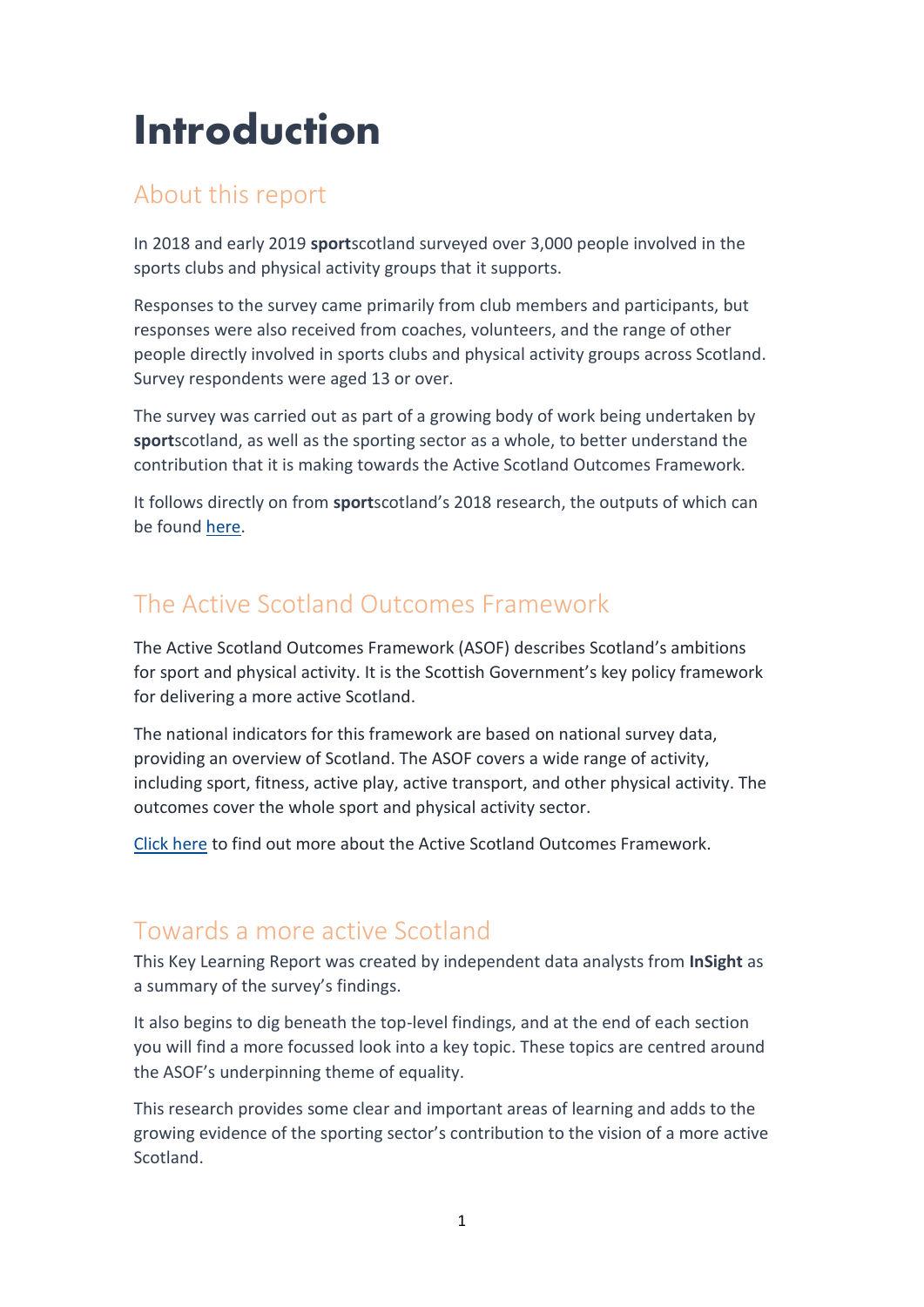## **Contents**

| Introduction                                                                            | $\mathbf{1}$ |
|-----------------------------------------------------------------------------------------|--------------|
| <b>OUTCOME 1:</b> Encouraging and enabling the inactive to be more active               | 3            |
| <b>OUTCOME 2:</b> Encouraging and enabling the active to stay active                    | 5            |
| <b>OUTCOME 3:</b> Helping people to develop physical confidence and competence          | 7            |
| <b>OUTCOME 4:</b> Improving our active infrastructure - people and places               | 9            |
| <b>OUTCOME 5:</b> Supporting wellbeing & resilience in communities                      | 10           |
| <b>OUTCOME 6:</b> Improving opportunities to participate, progress and achieve in sport | 12           |
| Respondent Profile                                                                      | 15           |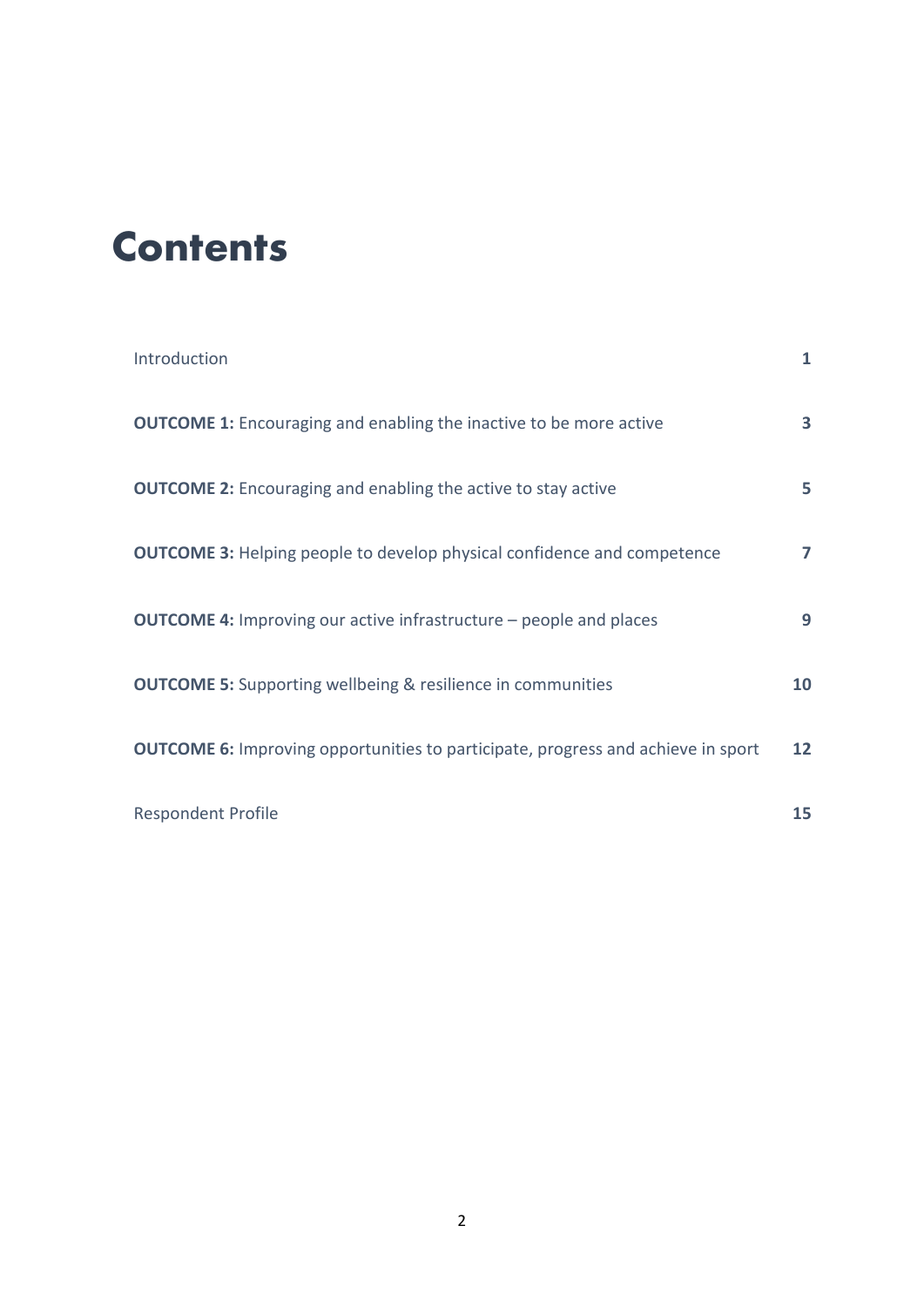## <span id="page-3-0"></span>**OUTCOME 1 Encouraging and enabling the inactive to be more active**

In the first section of the survey, respondents were asked how much moderate and vigorous physical activity (MVPA) they did in an average week, both before they joined their club, and today.

We found that **9%** of respondents were classed as inactive before joining their club (*doing less than 30 minutes of MVPA per week*).

**"I want to offer our local community children and adults the opportunity to get fit, make friends and be part of something positive"** 

**Club coach**





In other words, since joining their club around **8%** of respondents have moved from being inactive into either the "Some Activity*"* or "Active*"* categories.

In 2017-18, **sport**scotland had around 282,000 members as part of its supported clubs.

**"[My aim is to] lose weight, improve cholesterol levels, get fit, expand my circle of acquaintances and be a role model for my children"** 

**Sports club member**

Using this figure, we can estimate that around **20,000** of these members were inactive before they joined, and have since been supported to become more active.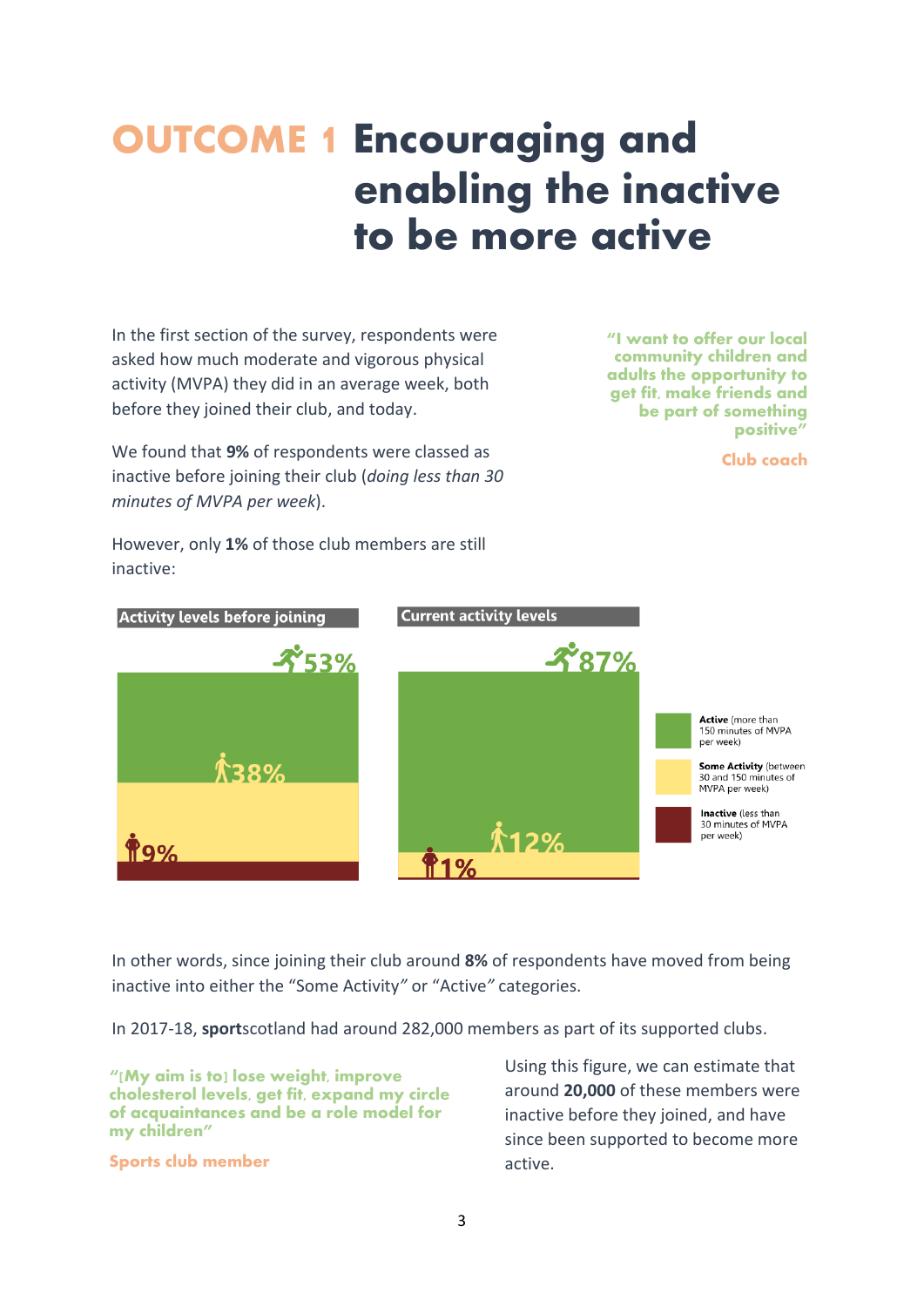## Outcome 1 in Focus

People living in areas. of deprivation

Respondents who live in more deprived parts of Scotland\* were more likely to be inactive before they joined their club.

However, after joining their club this trend disappears; current club members who live in the most deprived parts of the country are equally as likely to be active as members from the least deprived areas.





This means that any support provided to people living in areas of deprivation will, on average, have a larger contribution towards ASOF Outcome 1 than work carried out in the least deprived areas.

*\*The SIMD or Scottish Index of Multiple Deprivation can be used to identify areas of social and economic deprivation; more information on the SIMD can be found here[: www.simd.scot.](http://www.simd.scot/)*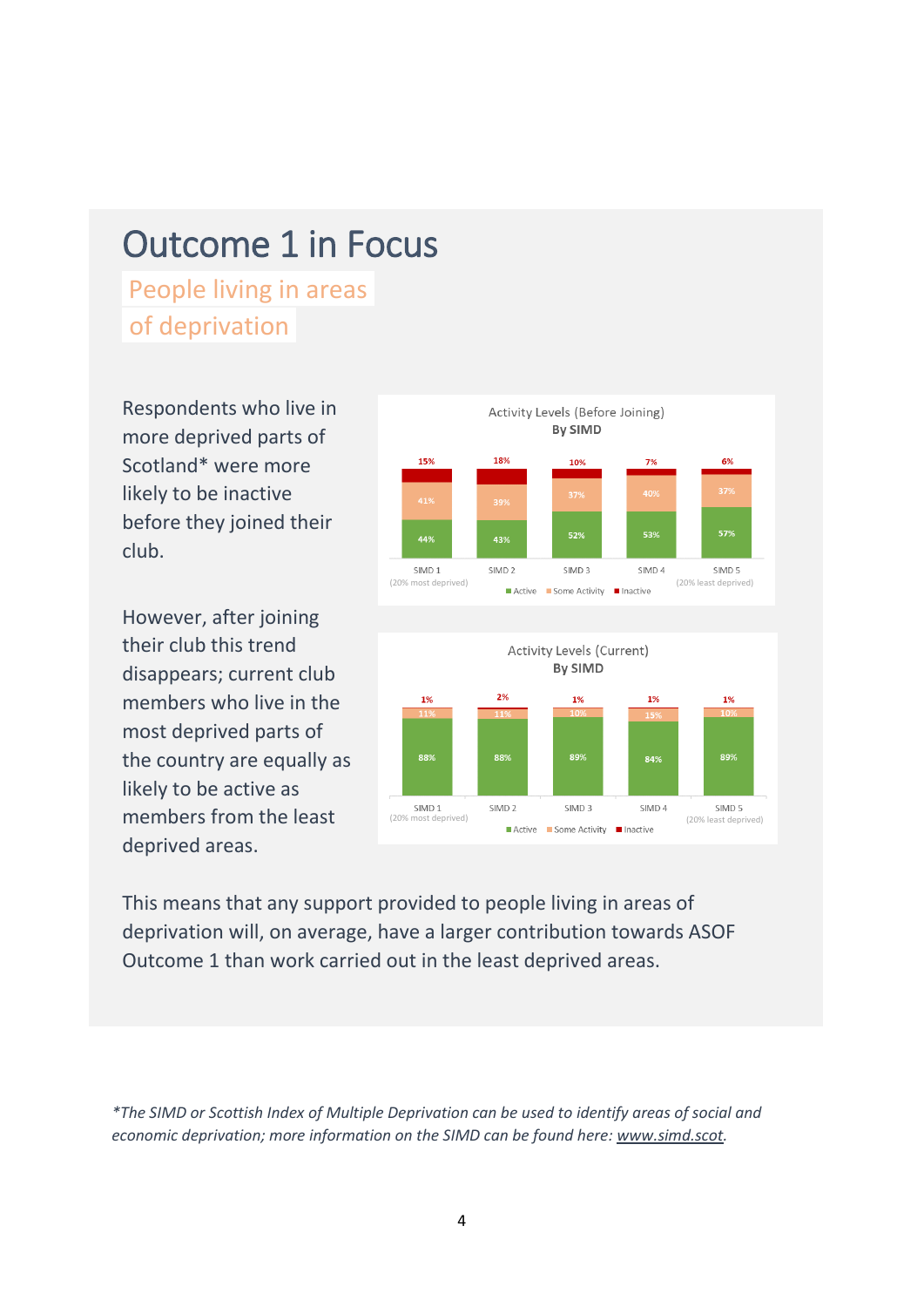## <span id="page-5-0"></span>**OUTCOME 2 Encouraging and enabling the active to stay active**

In the previous section, we saw that 53% of supported club members met the recommended level of MVPA before they joined their club.

**"I enjoy keeping fit and healthy, it also helps me to relax."** 

The table below shows that almost all of these respondents reported that they are still active, and only 5% have dropped below the recommended level of MVPA.

**Sports club member**

| <b>Current activity levels</b>                          |      |
|---------------------------------------------------------|------|
| (respondents who were active before joining their club) |      |
| Active                                                  | 95%  |
| <b>Some Activity</b>                                    | 4%   |
| <b>Inactive</b>                                         | 0.5% |

It's important to note that the survey only spoke to people who are *currently* involved in a club. This means that we don't know how many people dropped out of physical activity altogether, after joining.

However, respondents were asked how long they had been a member of their club, which gives us a picture of how many people are being supported to stay involved in their club long-term.

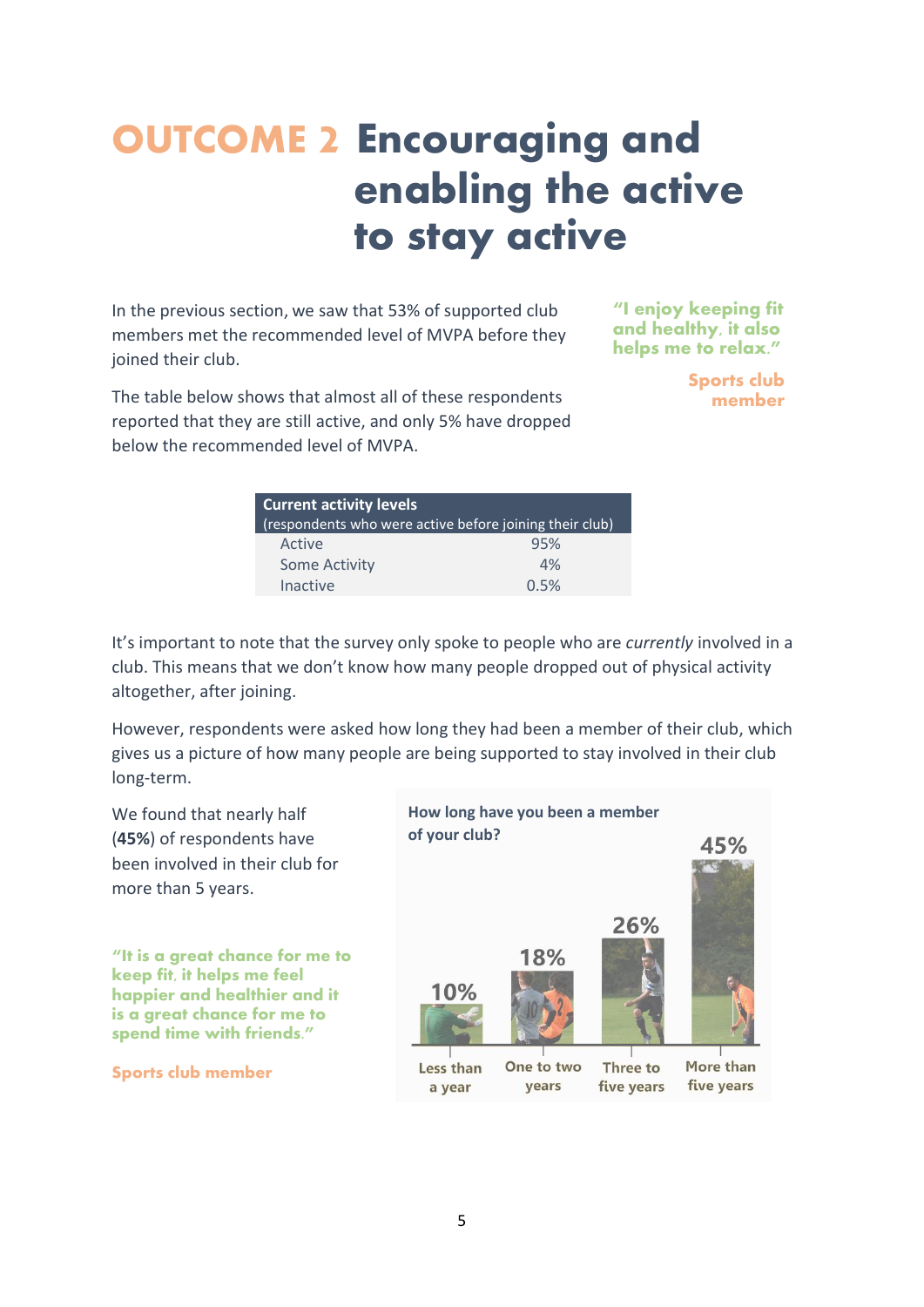## Outcome Two in Focus

### Respondents' sex

45% of respondents said that they had been a member of their sports club for more than five years.

However, this number varied depending on whether the respondent was male or female.

53% of males said that they had been a member of their club for more than five years, compared to only 39% of females.



What's more, as the chart above shows men were more likely than women to be a long-term club member in every age bracket.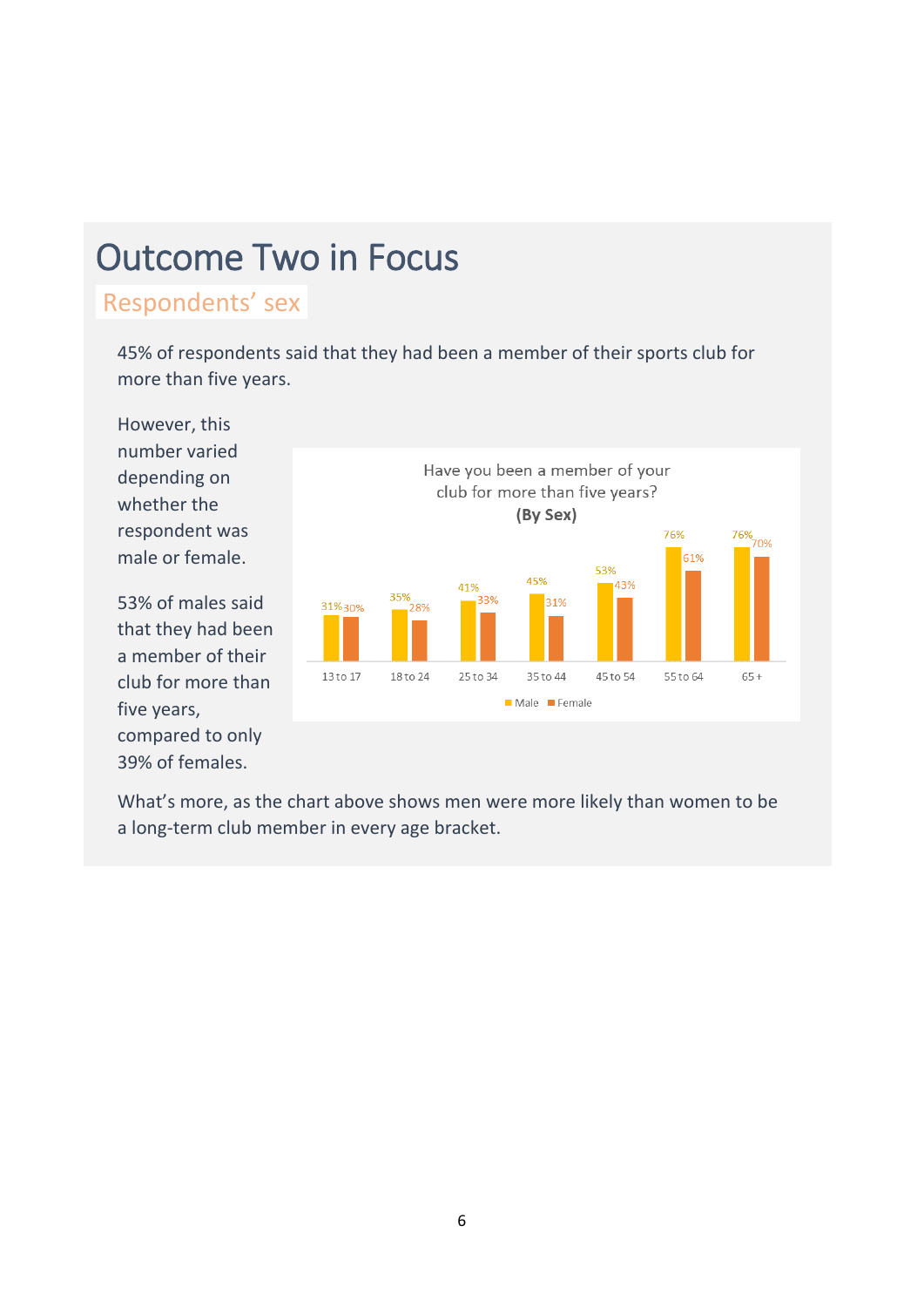## <span id="page-7-0"></span>**OUTCOME 3 Helping people to develop physical confidence and competence**

Respondents were asked whether they felt that taking part in their club had helped them to develop in five key areas of physical confidence and competence:

- to get better at their sport / activity
- to become more active outside of the club
- to be more interested in taking part in other sports or groups
- to become more confident in taking part in their sport / activity
- to learn a new skill

The results are shown in the chart below.



Most respondents (**76%**) felt like they had become better at their sport.

*98% of respondents felt that joining their club had helped them to develop in at least one of the five areas.*

Just under a third of respondents agreed that being a part of their club had helped them to get more interested in taking part in other sports or groups.

We also saw that respondents who were inactive before they joined their club were more likely to say that joining had helped them to become more active *outside* of the club.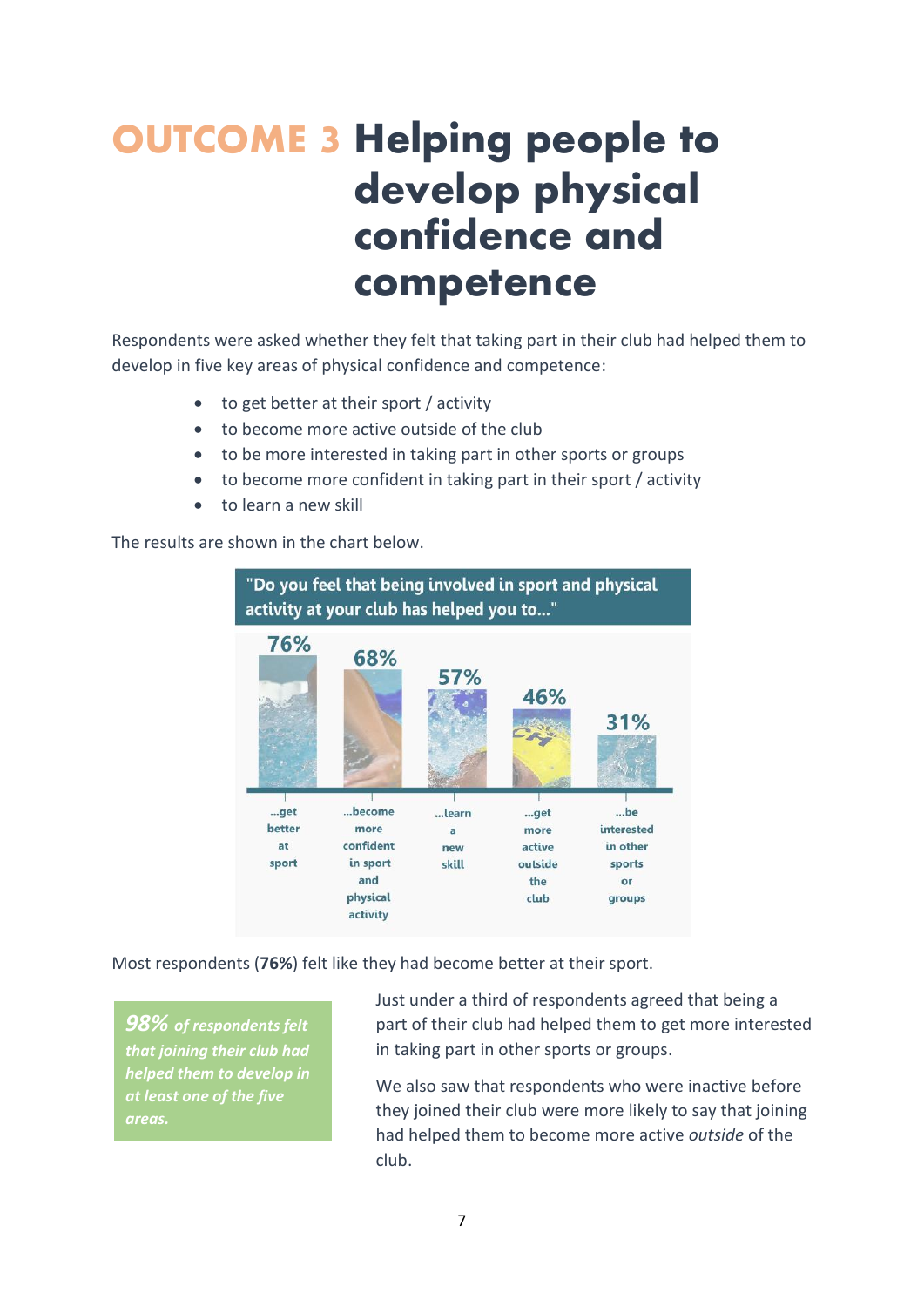## Outcome 3 in Focus

### **.**Age.

Younger respondents were more likely to be positive about the impact that sport had on their physical confidence and competence.



Nonetheless, it's important to note that older sports club members still placed clear value on their own personal development and learning.

More than 70% of 75-84 year olds said that they felt they had become better at their sport or activity, and more than 60% of 75-84 year olds felt that they had become more confident in sport or physical activity by taking part in their club.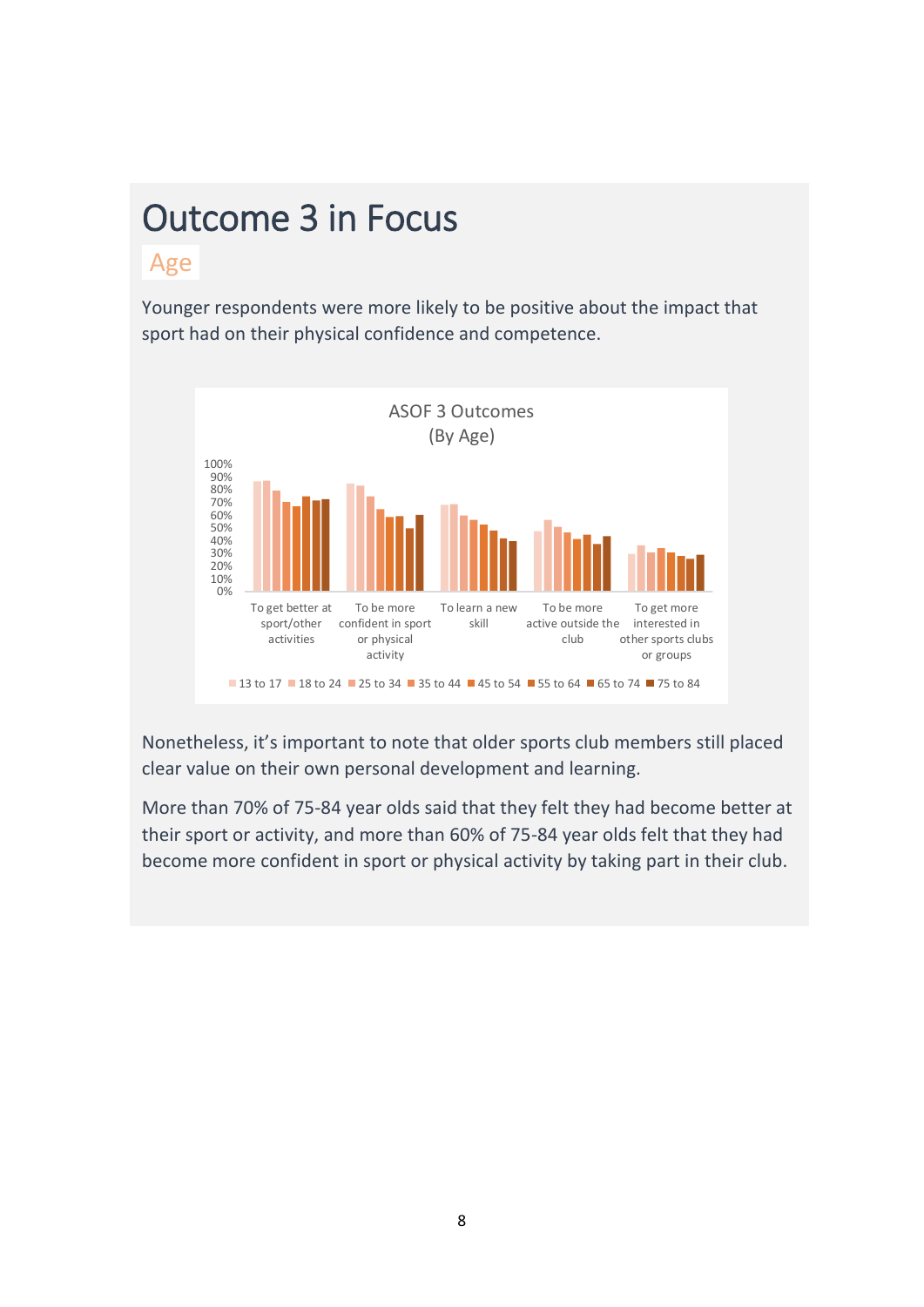## <span id="page-9-0"></span>**OUTCOME 4 Improving our active infrastructure – people and places**

#### **Developing coaches and volunteers**

**854** respondents said that they regularly coach or volunteer within their club.

These respondents were positive about the impact that getting involved in their club had had upon their development:

- *64% of coaches and volunteers said that being part of their club had helped them to learn a new skill*
- *65% said that they had become more confident in sport and physical activity by getting involved at their club*

Coaches and volunteers were also asked why they had first become involved in their club. Some of the most common responses were that they had become involved after their children joined the club, or that they had been asked to help out in a club where they were already a member.

**"I volunteer to support the club, my daughter and also to help gain skills and knowledge to allow me to become a better teacher." Volunteer**

**"I want to inspire young people to keep active and have fun and learn life skills along the way"**

**Coach**

## Outcome 4 in Focus

### .Disability.

Respondents were asked whether they considered themselves to be disabled or to have an impairment which affects their everyday life.

9% of coaches and 9% of volunteers said that they felt that they met this definition of disability – around the same proportion as club members.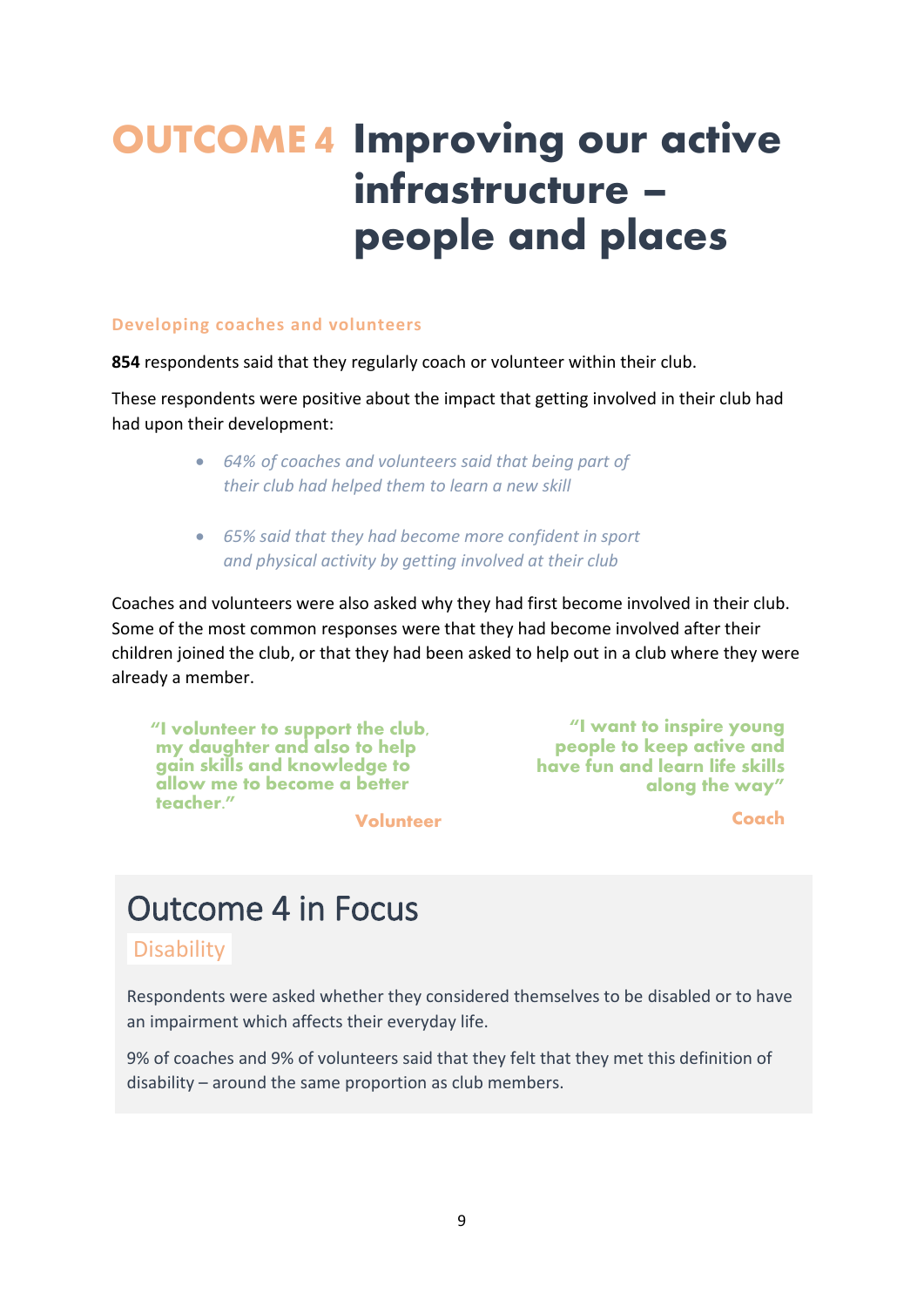## <span id="page-10-0"></span>**OUTCOME 5 Supporting wellbeing & resilience in communities**

We found a strong sense among the respondents that taking part in sport and physical activity through their club was having a clear and positive impact on their mental wellbeing.

The biggest area of agreement (which 91% of respondents agreed with), was that taking part in sport had helped people to feel healthy.

However, most respondents identified with even the lowest scoring area ("to make up my mind").

> *The questions asked in this section were adapted from the mental wellbeing that [here\)](https://warwick.ac.uk/fac/sci/med/research/platform/wemwbs).*

The specific mix of benefits that club members felt varied depending on the sport that they were most involved in.

"Do you feel that being involved in sport and physical activity at your club has helped you to..."



For example, members of team-based sports were more likely to say that taking part in their sport had helped them to feel close to people and involved in their community, but they were a little less likely to say that the sport had helped them to feel relaxed.

**"[It] feels great that you belong to something and participate in community-wide activities."** 

**Sports club members**

**"Taking part in sport helps keep you healthy. It can also be an outlet away from other pressures in life and can be relaxing too."** 

**Volunteer**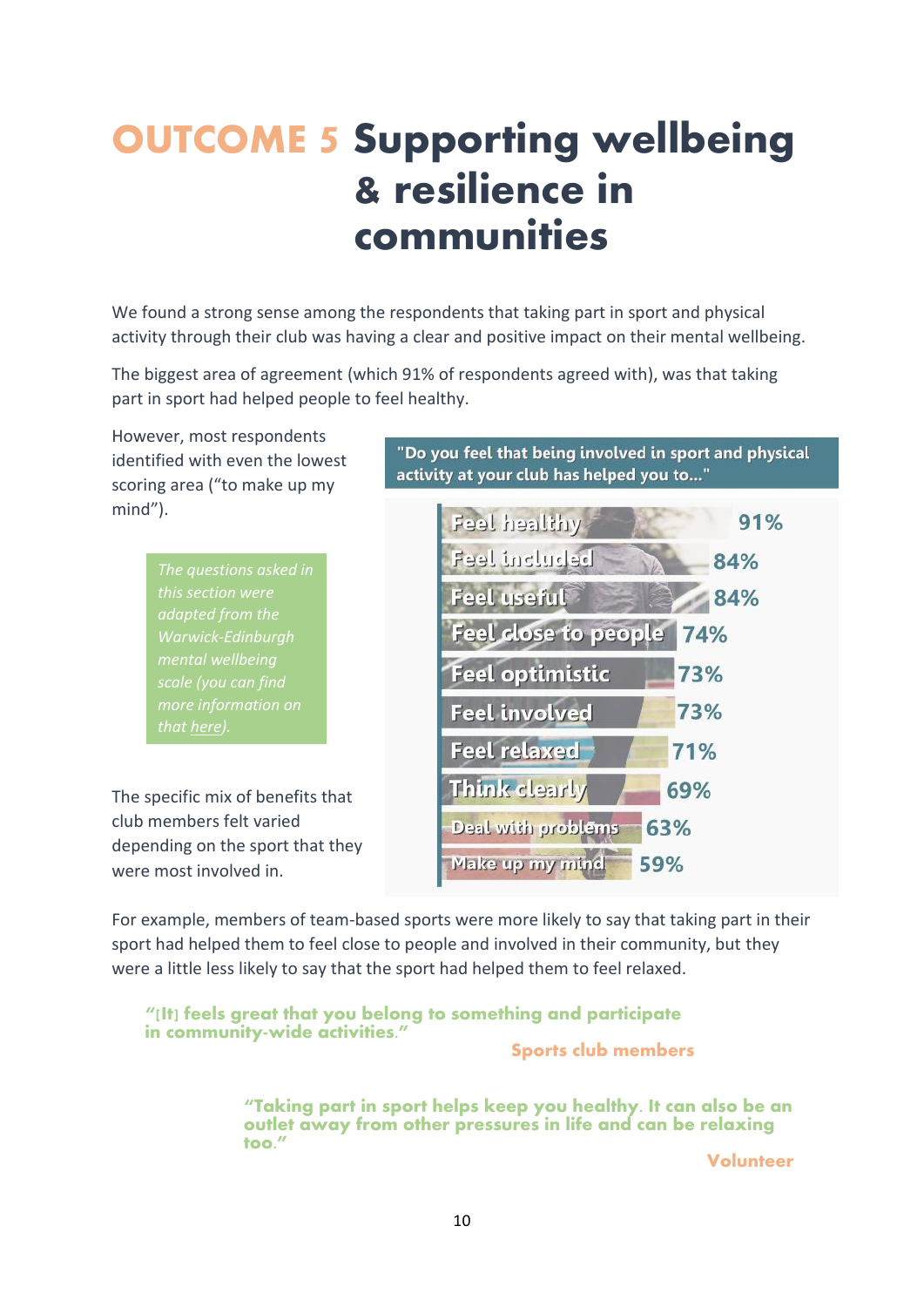## Outcome 5 in Focus

### Respondents' sex

Both male and female respondents rated sport's impact on their mental wellbeing very positively.

However, women were more positive than males, particularly about the impact on feeling close to other people, and feeling involved in their community.

The chart below shows how much more (or less) likely female respondents were to agree with each of the options than males.



### .Age.

As with Outcome 3, we found that younger respondents were more likely than older respondents to feel that they were improving their mental wellbeing by taking part in sport and physical activity.

As a result, we found that sports which attract a younger membership base tended to see more impact under Outcome 5.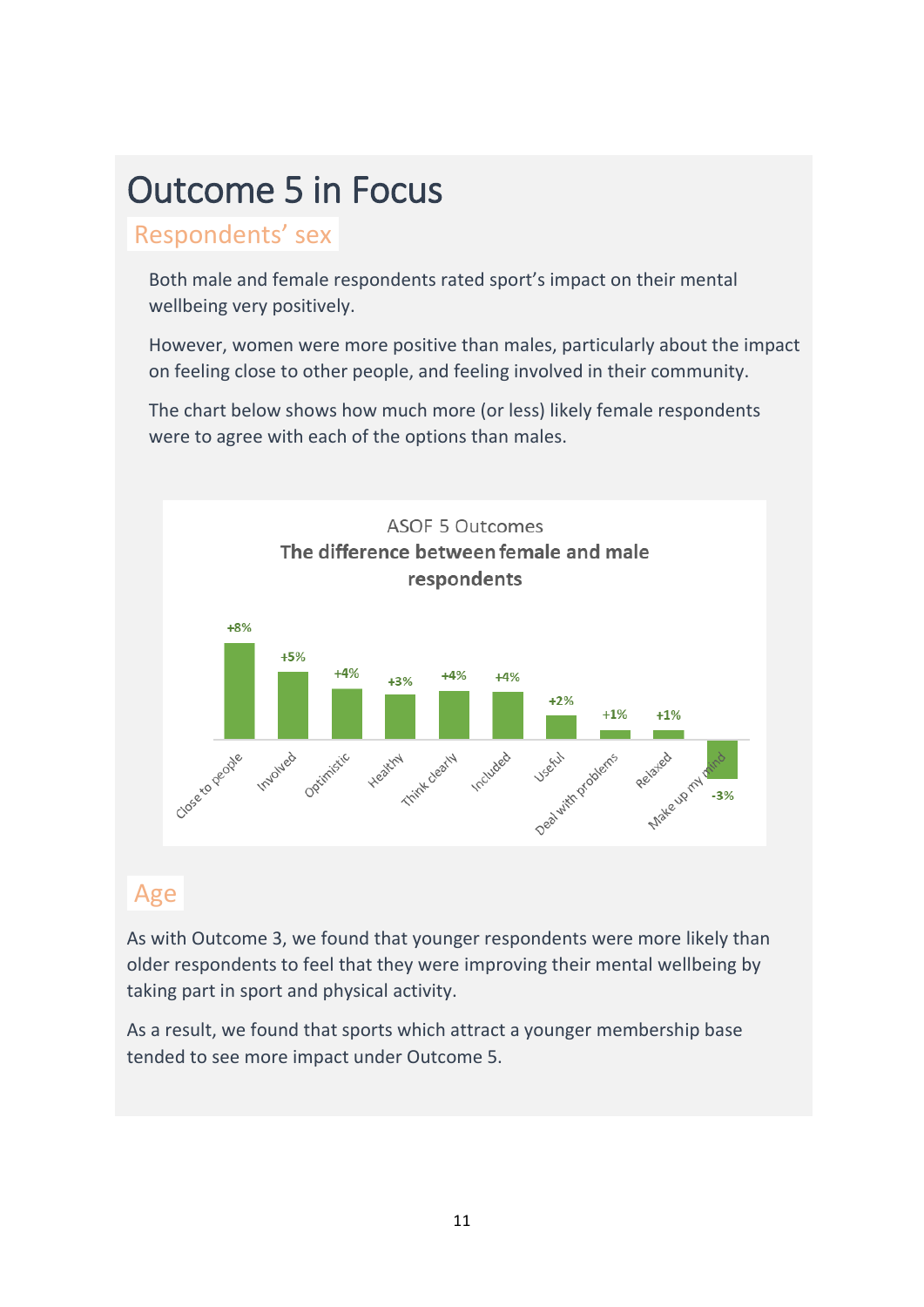## <span id="page-12-0"></span>**OUTCOME 6 Improving opportunities to participate, progress and achieve in sport**

#### **Improving opportunities to participate**

To help understand respondents' pathways into sport, respondents were asked how they had first found out about their club.

Around half (**49%**) said that they had found out about their club through friends and family:

| How did you first hear about your club? |     |
|-----------------------------------------|-----|
| Flyer or poster in local press/shop     | 2%  |
| Internet search/social media            | 13% |
| Local or community event                | 11% |
| Other (please specify)                  | 19% |
| Through friends/family                  | 49% |
| Lcan't remember                         | 5%  |

However, the results also highlighted that the way we hear about sports clubs is changing.

As the chart below shows, the internet/social media was a relatively minor factor for respondents who joined their club more than five years ago.

This year, on the other hand, the internet and social media were responsible for nearly a quarter of all of the new memberships in the sample.

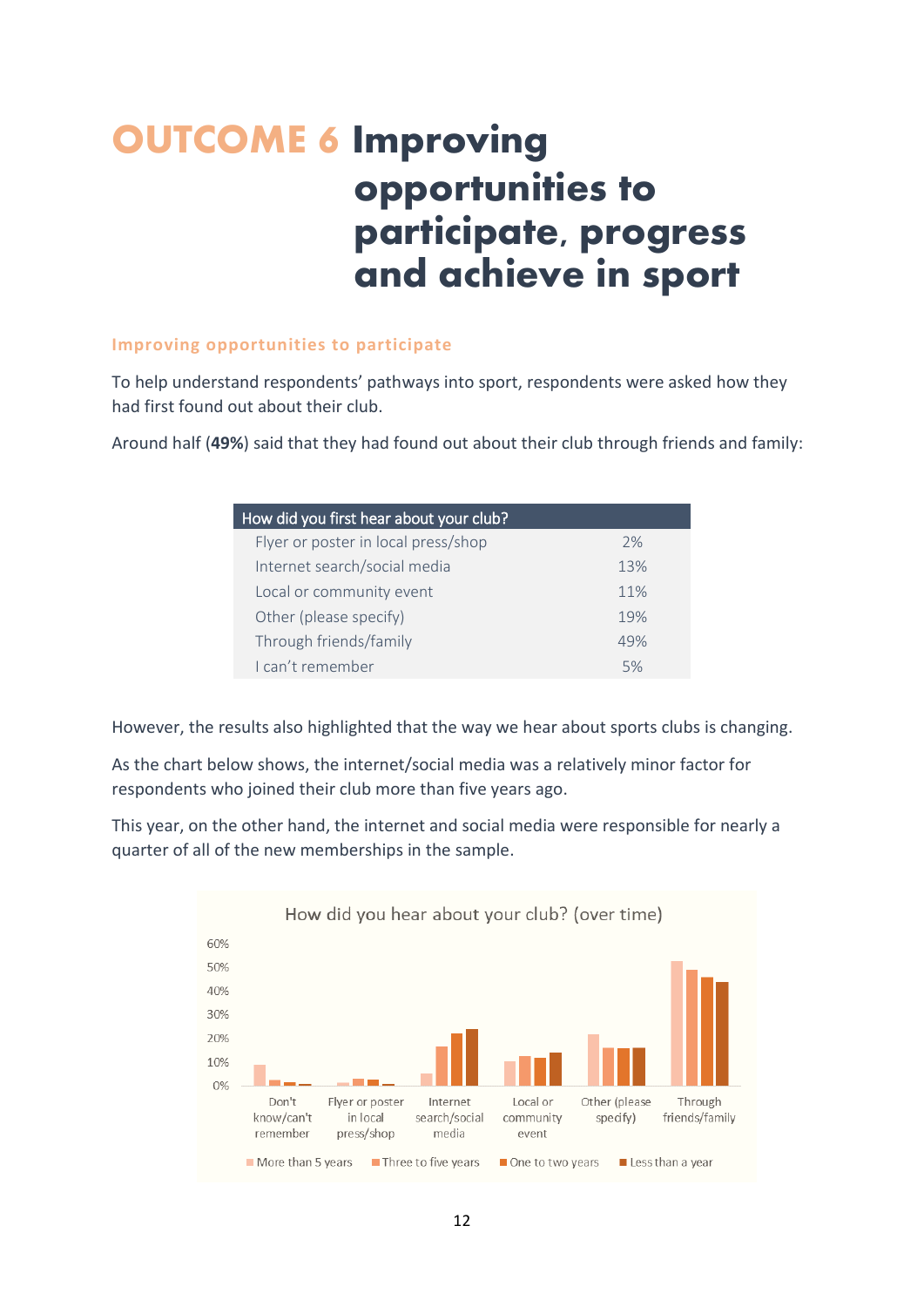#### **Improving opportunities to progress and achieve**

Respondents were also given the opportunity to define what they want to achieve by taking part in sport, in their own words.

Here, we found that the most common response was to **keep fit** and **healthy.** 

However, respondents also mentioned an assortment of other motivations including socialising, improving their skills, and simply enjoying themselves.

**"A bit of light exercise on a regular basis. An opportunity to learn a new skill and try and improve"**

**Sports club member**

**"To keep healthy and keep my mobility and flexibility as I get older. To keep and make new friends and have a social life around my sports."**

**Sports club member**

This is highlighted in the word cloud below, which was generated from the 3,136 responses to the question, "*what do you want to achieve by taking part in sport and physical activity*?".



Respondents were then asked to judge whether they felt like they were meeting their own goals, whatever they may be. In total, 95% of respondents felt like they were achieving their goals in sport and physical activity.

This figure was high across men and women, young and old, and disabled and able-bodied respondents.

**"95% of respondents felt like they were achieving their goals in sport and physical activity…"**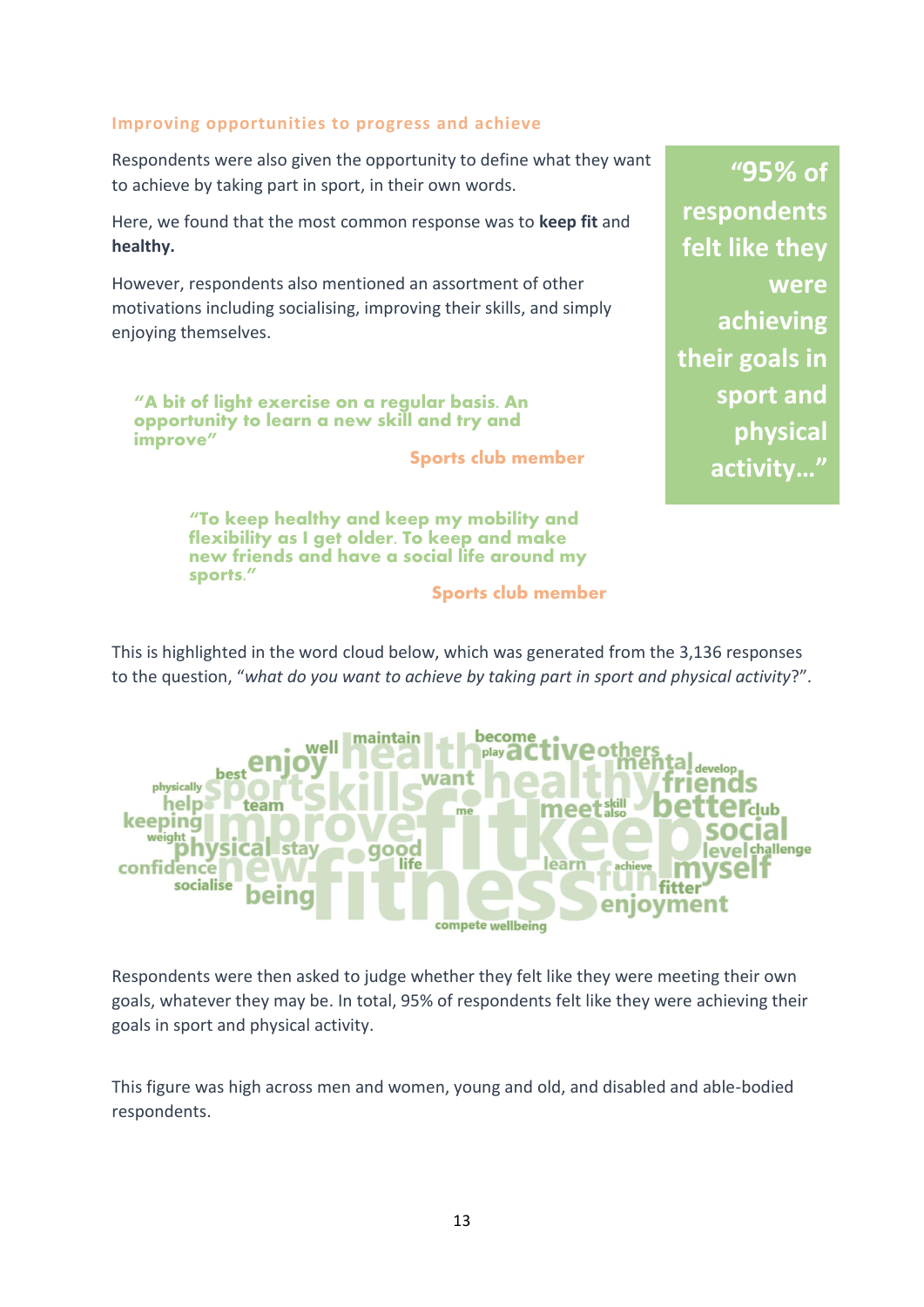## Outcome 6 in Focus

### .Rural/Urban areas.

The table below shows survey respondents split by the type of area they live in. We've also provided the percentage of the Scottish population that live in each area, for comparison.

This can help us understand whether where a person lives in Scotland will affect how likely they are to participate in sport and physical activity.

Although participation in sports clubs and physical activity groups appears to largely follow the Scottish population, responses to the survey were slightly weighted towards accessible rural areas and accessible small towns, and away from urban areas.

| Where do you live?       | <b>Survey</b><br><b>Respondents</b> | <b>Scottish</b><br>population |
|--------------------------|-------------------------------------|-------------------------------|
| Large Urban Area         | 30%                                 | 35%                           |
| Other Urban Area         | 30%                                 | 36%                           |
| Accessible Small Town    | 11%                                 | 9%                            |
| <b>Remote Small Town</b> | 6%                                  | 4%                            |
| Accessible Rural         | 16%                                 | 11%                           |
| Remote Rural             | 7%                                  | 6%                            |
|                          |                                     |                               |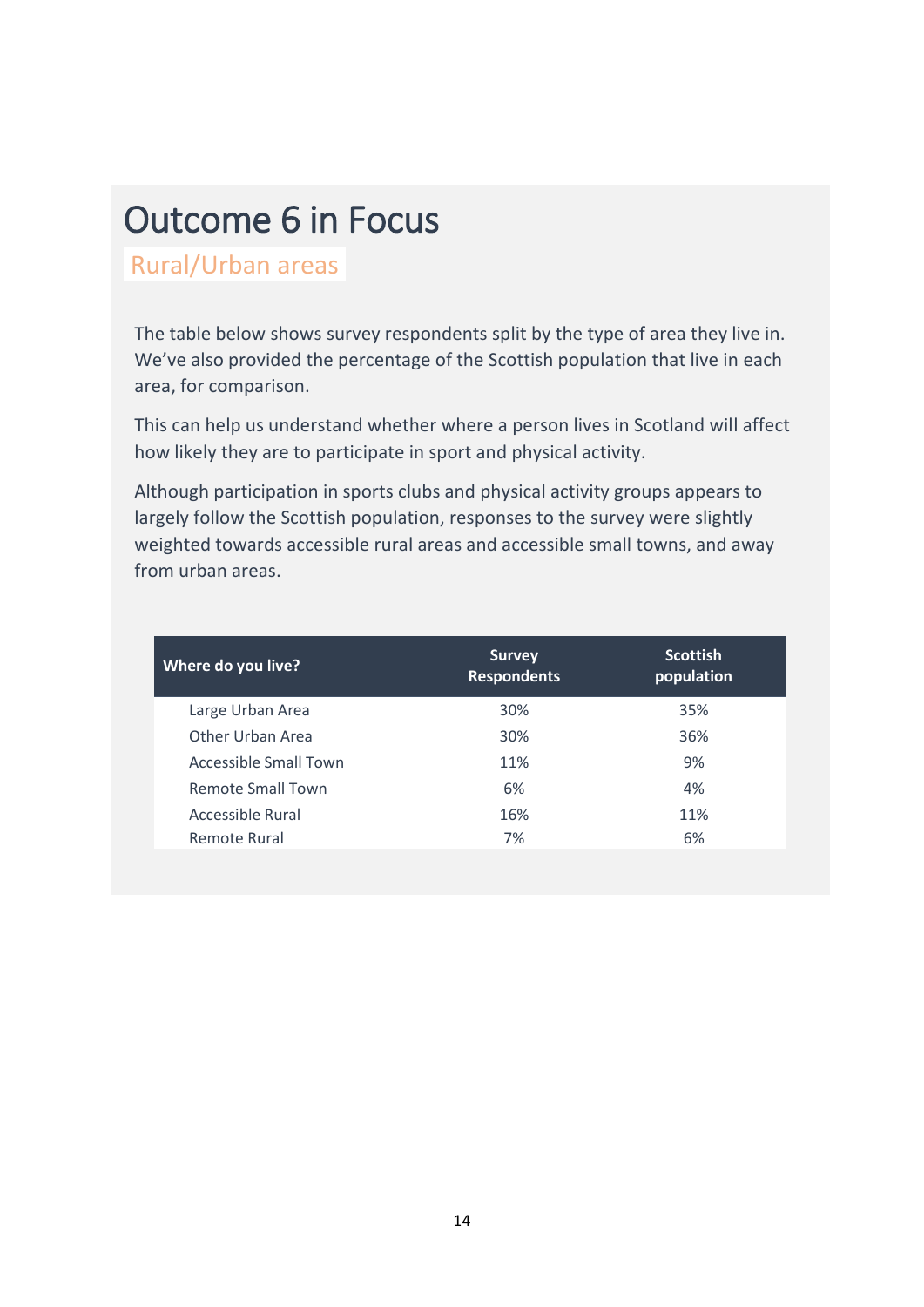## <span id="page-15-0"></span>**Respondent Profile**

This section presents the profile of respondents to this survey, to help build a picture of the people within sports clubs and physical activity groups in Scotland.

| Female<br>50%<br>Male<br>49%<br>1%<br>Prefer not to say | <b>Sex</b> |  |  |
|---------------------------------------------------------|------------|--|--|
|                                                         |            |  |  |
|                                                         |            |  |  |
|                                                         |            |  |  |

| <b>SIMD (People living in areas of deprivation)</b> |  |  |  |
|-----------------------------------------------------|--|--|--|
|-----------------------------------------------------|--|--|--|

| SIMD 1 (20% most deprived areas)  | 6%  |
|-----------------------------------|-----|
| SIMD <sub>2</sub>                 | 11% |
| SIMD <sub>3</sub>                 | 18% |
| SIMD <sub>4</sub>                 | 30% |
| SIMD 5 (20% least deprived areas) | 35% |

| Age      |     |
|----------|-----|
|          |     |
| 13 to 17 | 15% |
| 18 to 24 | 12% |
| 25 to 34 | 11% |
| 35 to 44 | 17% |
| 45 to 54 | 21% |
| 55 to 64 | 14% |
| 65 to 74 | 8%  |
| 75 to 84 | 1%  |
| 85 plus  | ℅   |

#### **Sexual orientation**

| Heterosexual/ straight | 90% |
|------------------------|-----|
| Prefer not to say      | 5%  |
| <b>Bisexual</b>        | 3%  |
| Gay woman/Lesbian      | 1%  |
| Other (please specify) | 1%  |
| Gay man                | 1%  |
| Not sure               | በ%  |